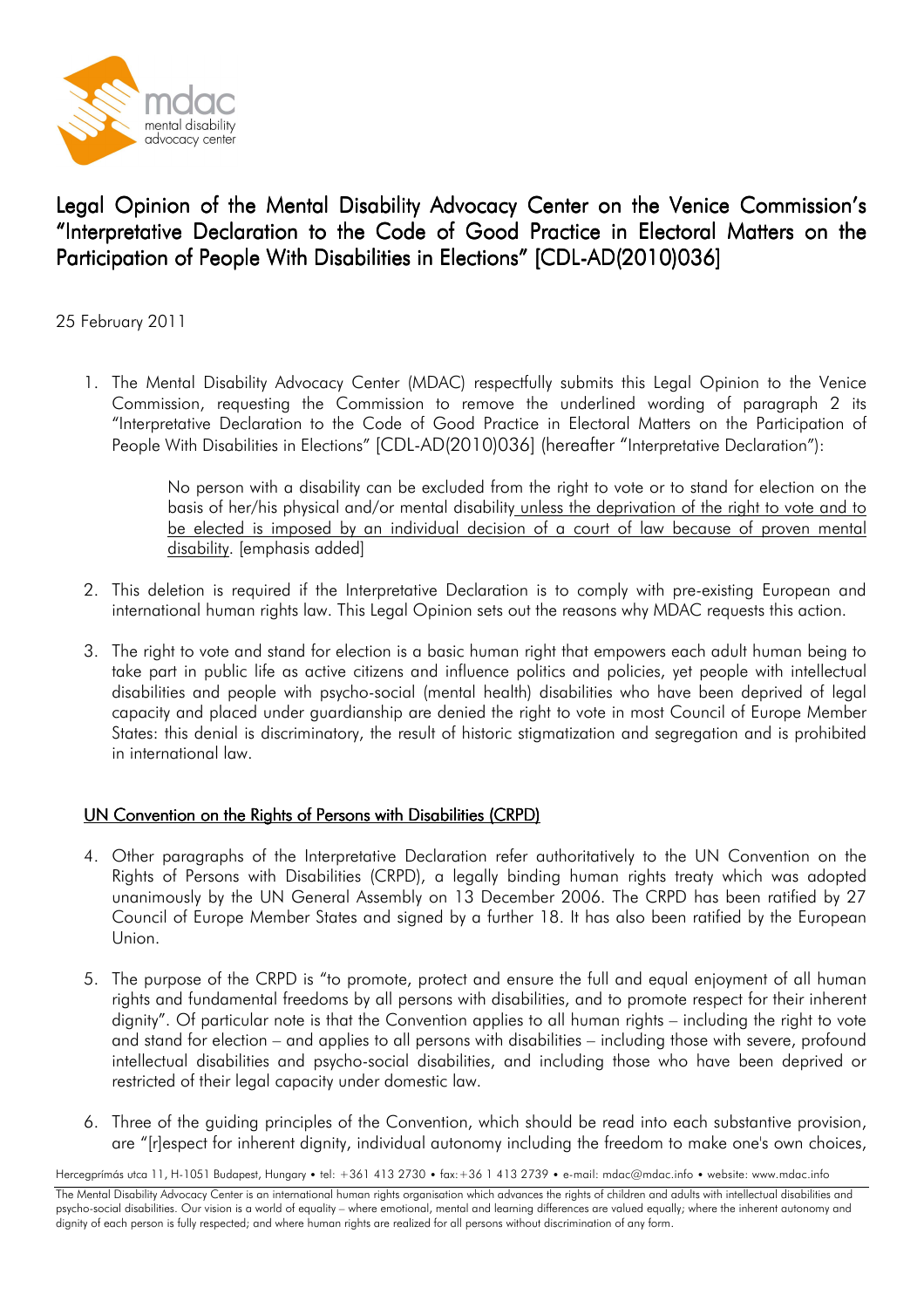

and independence of persons", (Article 3(a)), "[n]on-discrimination" (Article 3(b)), and "[f]ull and effective participation and inclusion in society." (Article 3(c)). None of these principles can be achieved if some people with disabilities are denied fundamental political rights.

- 7. Article 29 of the CRPD (see below) sets out an unambiguous right of people with disabilities to vote and stand for election, compelling States to "ensure that persons with disabilities can effectively and fully participate in political and public life on an equal basis with others, directly or through freely chosen representatives, including the right and opportunity for persons with disabilities to vote and be elected".<sup>1</sup>
- 8. An adult who asserts their desire to vote should be allowed and supported to do so. No democratic State requires its citizens to prove that they, for example, can understand the democratic process or can remember party political manifesto pledges. The simple fact of being an adult human being is enough. The CRPD obliges States to remove legal prohibitions and physical barriers to voting, and it further requires States to ensure that people with disabilities are provided with adequate supports when exercising their right to vote, drawing on the legal notion of "reasonable accommodation" (defined in Article 2 of the CRPD), a principle which the Interpretative Declaration cites in paragraph 6. Furthermore, Article 12 of the CRPD sets out the right of legal capacity, whereby everyone has the right to legal capacity on an equal basis with others (Article 12(2), and that if a person needs assistance exercising these rights, the State has an obligation to provide such support (Article 12(3)).
- 9. There is nothing in the CRPD which suggests that the right to vote and stand for election applies only to people with mild disabilities, or to people with disabilities who have passed a legal or other test. Indeed these rights are not subject to approval or removal by a court. The Interpretative Declaration's claim that that courts should be able to remove the right to vote from a person with a "proven mental disability" (however that is defined), is clearly wrong as a matter of international law.

## Council of Europe law

- 10. CRPD standards on the right to vote and stand for election are supported also by an array of Council of Europe law, policies and statements. The Venice Commission's Interpretative Declaration would be wrong and need amendment without relying on the CRPD.
- 11. The Council of Europe's Disability Action Plan  $2006-2015$  which has the status of a Committee of Ministers Recommendation – obliges Member States to "[e]nsure that no person with a disability is excluded from the right to vote or to stand for election on the basis of her/his disability".<sup>2</sup> The Interpretative Declaration goes against this Recommendation by specifying that some people with disabilities may lawfully be excluded from the right to vote or stand for election on the basis of disability.
- 12. In January 2009 the Parliamentary Assembly of the Council of Europe (PACE) adopted a Resolution on access to rights for people with disabilities and their full and active participation in society. PACE calls on Member States "[t]o guarantee that people with disabilities retain and exercise legal capacity on an equal

 $\overline{a}$ 

<sup>1</sup> CRPD Article 29(a)

 $^2$  Council of Europe Recommendation R(2006)5 of the Committee of Ministers to Member States on the "Council of Europe Action Plan to Promote the Rights and Full Participation of People with Disabilities in Society: Improving the Quality of Life of People with Disabilities in Europe 2006-2015", 5 April 2006, para. 3.1.3(iii).